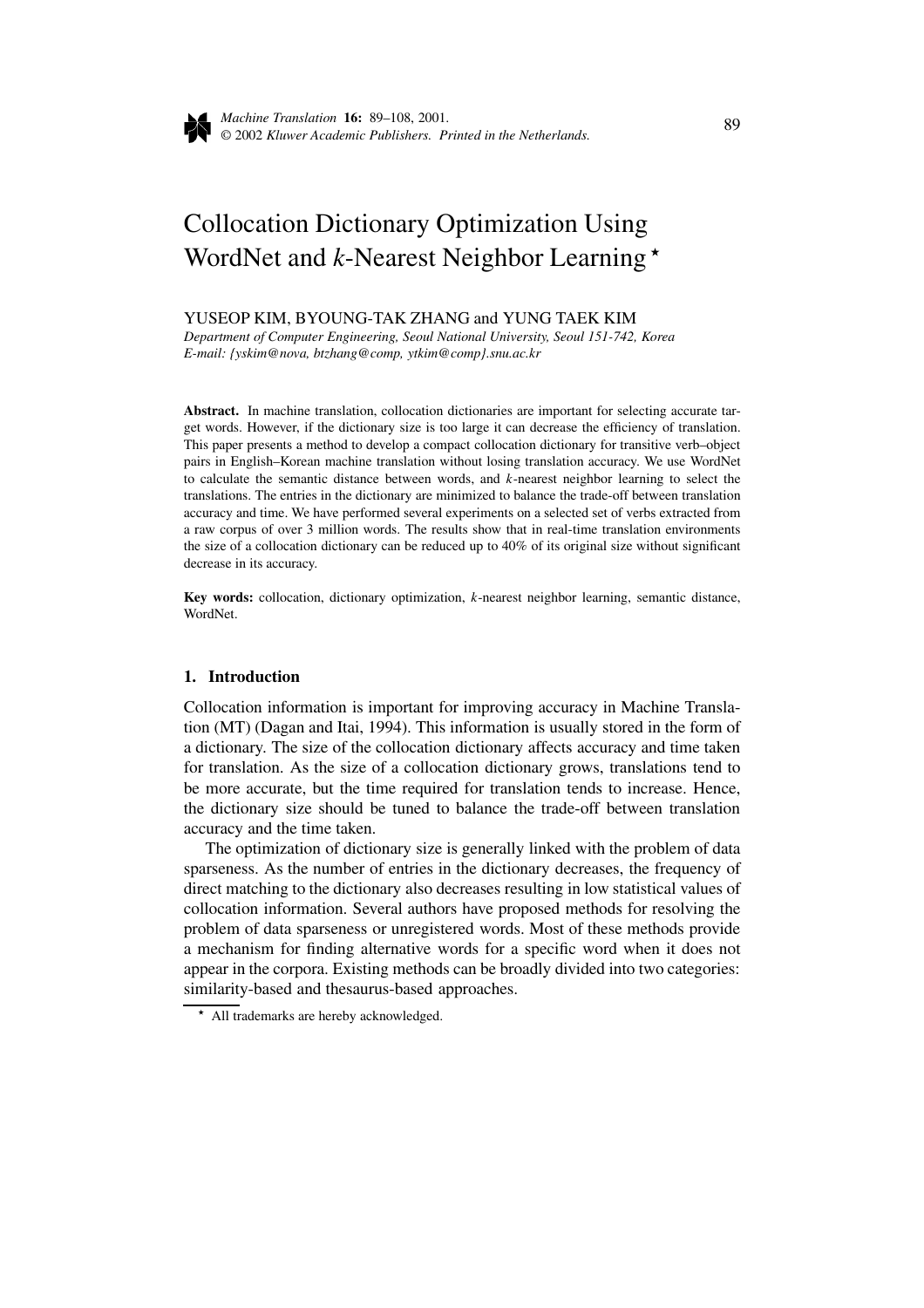The similarity-based method has been proposed for disambiguating words by Karov and Edelman (1998) and Dagan et al. (1997, 1999). In this approach each word has a list of similar words and similarity in their values. The most similar word to the given word is chosen as the target word. The method has the advantage that it builds domain-dependent collocation information easily. However, it requires huge computations during the similarity learning phase and some additional certification process is required to handle multiple senses for an unseen word. This helps in resolving the problem only when the words that have information value are present in the training data.

Yarowsky (1992) presents a thesaurus-based method for word-sense disambiguation. He used *Roget's Thesaurus* to classify words into several categories. The alternative words are then chosen from the words in the category of a given word. Resnik (1995) describes a similar method in which WordNet (Miller et al., 1990) is used as a thesaurus for generating candidate words. Thesaurus-based methods have the advantage of determining the meaning of unseen words, too. However, word categorization can cause some problems since the features of each member in a category are not identical. For example, if words *green* and *red* are included in a category 'color', problems occur with words such as *green apple* and *red apple*, which cannot be treated as the same.

In this paper, we present a method for target word selection that combines the advantages of both the similarity-based and thesaurus-based methods. We use WordNet to resolve the data sparseness problem and/or the problem of unseen words in MT to translate transitive verbs. By using WordNet, we can select an alternative word unseen in the training data. In contrast to Resnik's approach where all the words under a synset (or a node in WordNet) are considered as having similar value, we calculate the semantic distance of every pair of the words in WordNet. Using WordNet and a semantic distance calculation, we can reduce the collocation dictionary size. We introduce a dictionary optimization method that is based on *k*-nearest neighbor (*k*-NN) learning (Aha et al., 1991; Mitchell, 1997). Dictionary optimization involves supervised learning. The training data consists of verb–object pairs extracted from a corpus of the source language for translation.

The effectiveness of the above method was tested on the English–Korean MT system E-Tran2001 (SNU, 2001). Experiments have been performed on the *Wall Street Journal* raw corpus for about 3 million words. We obtained a translation accuracy of 88% when applied to the verb *build*, even when the collocation dictionary size was reduced up to 40% from the original. We also attained a translation accuracy of 91% on the core translation of unregistered object nouns as default meaning.

The paper is organized as follows. In Section 2, we discuss the problem of translation selection using collocation in MT. In Section 3, we describe the basic concepts of WordNet and *k*-NN classification and their use in translation selection. In Section 4, we present the method for optimizing the collocation dictionary for efficient selection of translations. In Section 5, we describe experimental results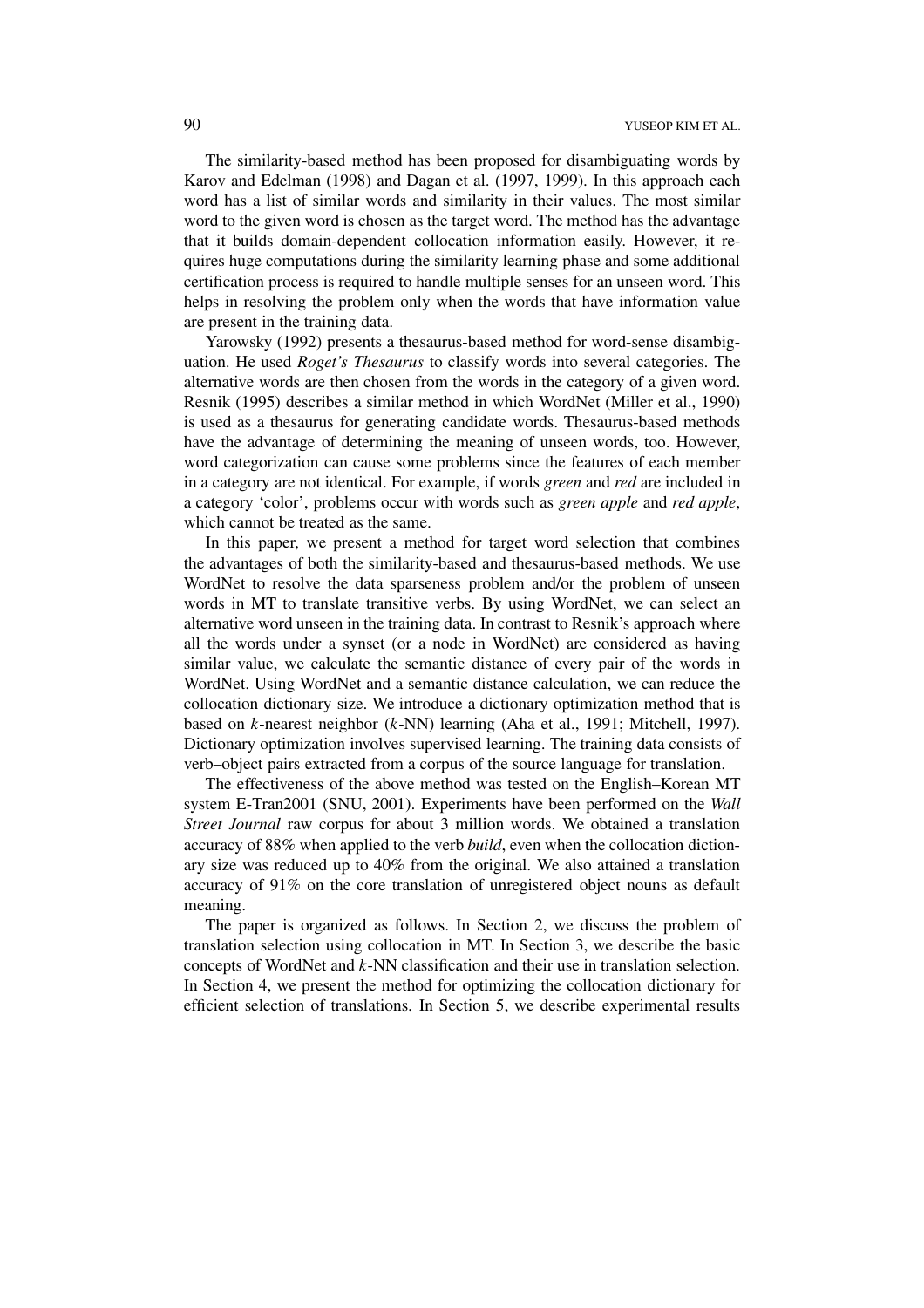and a brief comparative study with other semantic clustering methods like Latent Semantic Analysis (Landauer et al., 1998; Shin, 1999). Section 6 comprises the conclusion and further work.

#### **2. Collocation-Based Selection of Transitive Verbs**

Verbs play a key role in the whole semantics of a sentence. Therefore, a good translation of verbs is essential for improving the accuracy of the translated sentence. Hence, for accurate determination of target verbs, collocation information is usually used.

For example, Dagan and Itai (1994) proposed a statistical model for word-sense disambiguation, using collocation information in the context of Hebrew–English MT. For a syntactic tuple, such as subject–verb and verb–object, in the source language, they collected the alternative target syntactic tuples with their counts in the target-language corpus. Then, the target word is selected as the one with the highest frequency.

Kim and Kim (1994) used a collocation-based method for the disambiguation of target words in Korean–English MT. Here, verb–object pairs are extracted from a Korean corpus to build a collocation dictionary. The dictionary is then used to select the target verb in English.

Similar to Kim and Kim's approach, we use a collocation dictionary for selecting target words. The structure of the dictionary is as in (1) (Kim and Kim, 1998),

$$
T(S_i) = \begin{cases} T_1 & \text{if } \text{Cooc}(S_i, S_1) \\ T_2 & \text{if } \text{Cooc}(S_i, S_2) \\ \dots \\ T_n & \text{otherwise,} \end{cases}
$$
 (1)

where  $Coc(S_i, S_j)$  denotes the co-occurrence of source words  $S_i$  and  $S_j$  and  $T_j$  is the target word.  $\overline{T}(\cdot)$  denotes the translation process.

Table I shows a collocation dictionary for English verb  $S_i = build$ . The dictionary shows that the word *build* is translated into five different target words in Korean, depending on the context. For example, *build* is translated into *geon-seol-ha-da* ('construct') when its object noun is a noun *plant* ('factory'), into *che-chak-ha-da* ('produce') when co-occurring with the object noun *car*, and into *seol-lip-ha-da* ('establish') in the context of object noun *company* (Table II).

One of the fundamental difficulties in collocation-based approaches to wordsense disambiguation (target word selection in our case) is the problem of data sparseness or unseen words. For example, for an unregistered object noun like *vehicle*, the correct translation of the verb cannot be selected using the dictionary described above. In the next section, we present a method that resolves this problem by using WordNet and *k*-NN learning.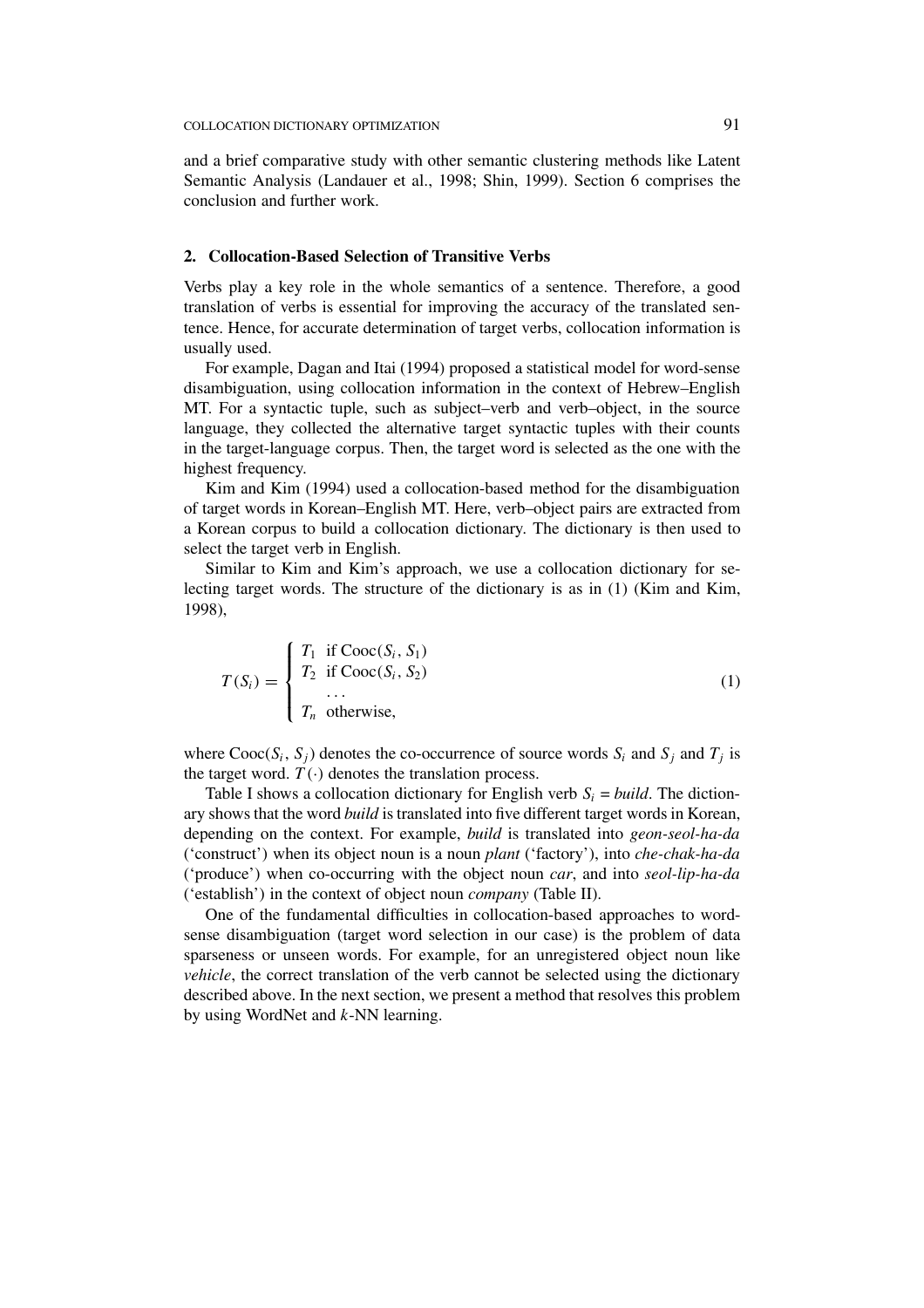| Meaning of <i>build</i> in Korean $(T_i)$    | Collocated object noun $(S_i)$ |          |              |           |  |
|----------------------------------------------|--------------------------------|----------|--------------|-----------|--|
| $geon-seol-ha-da (= 'construct')$            | plant                          | facility | network      | .         |  |
| <i>geon-chook-ha-da</i> $($ = 'design')      | house                          | center   | housing      | $\ddotsc$ |  |
| $che\text{-}chak-ha\text{-}da (= 'produce')$ | car                            | ship     | model        | .         |  |
| $seol-lip-ha-da (= 'establish')$             | company                        | market   | empire       | $\cdots$  |  |
| $koo-chook-ha-da (= 'develop')$              | system                         | stake    | relationship | .         |  |

*Table I.* Examples of collocations for a verb *build* in the dictionary

*Table II.* Examples of translation of *build*

| Source words           |               | Translated words (in Korean)           | Sense of the verb |
|------------------------|---------------|----------------------------------------|-------------------|
| build a <i>plant</i>   | $\Rightarrow$ | <i>gong-jang-eul geon-seol-ha-da</i>   | 'construct'       |
| build a car            | $\Rightarrow$ | <i>ja-dong-cha-reul che-chak-ha-da</i> | 'produce'         |
| build a <i>company</i> | $\Rightarrow$ | <i>hoi-sa-reul</i> seol-lip-ha-da      | 'establish'       |

#### **3. WordNet and** *k***-NN Learning**

The translation for an unregistered object noun in the collocation dictionary is selected by using *k*-NN learning on WordNet. In this section, we define the semantic distance in WordNet and also describe how the translation of verbs is accomplished by a *k*-NN search.

### 3.1. SEMANTIC DISTANCE IN WORDNET

WordNet (Miller et al., 1990; Richardson et al., 1994; Fellbaum, 1998) represents the lexical knowledge of a native speaker of English as a tree-like structure (Figure 1).

The basic semantic relation in WordNet is *synonymy*. Sets of synonyms are called "synsets" and form the basic building blocks. A lexical concept is represented in WordNet by the set of synonyms that can be used to express that concept. Although synonymy is a semantic relation between word forms, the semantic relation that is most important in organizing WordNet is a relation between lexical concepts. It is the relation of subordination (or class inclusion or subsumption), which is called "hyponymy".

In Figure 1, the word *boy* is a synonym for *child* and the two words form a synset 1.1.1.1.31.2. This synset is in hyponym relation to the synset 1.1.1.1.31, *male*. In the same manner, the words *entity* and *human* are "hypernyms" (superordinates) of the word *male*, and *boy* is a hyponym of that word.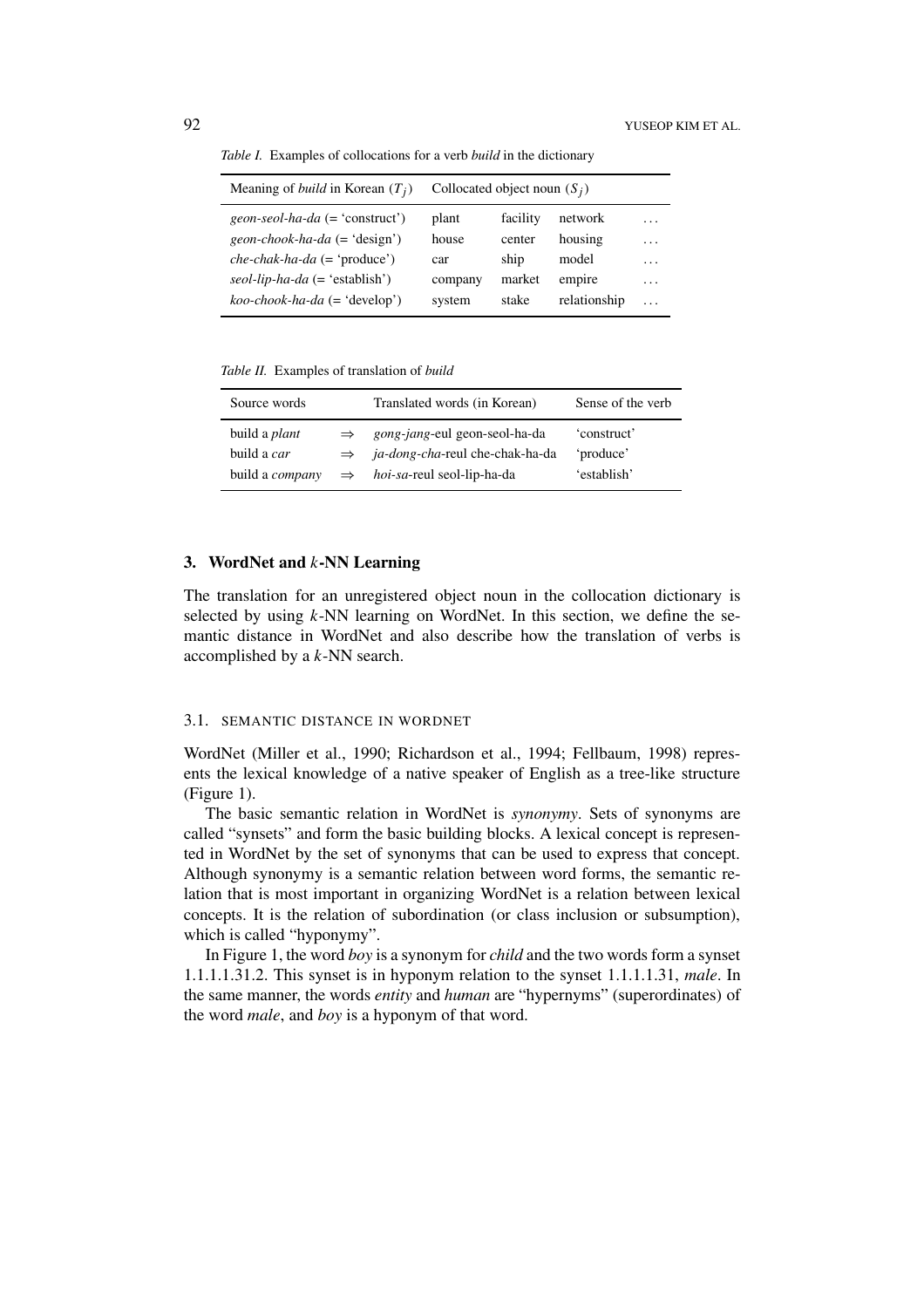

*Figure 1.* A partial structure for the node {1.1.} (*entity*) on WordNet.

A synset in WordNet represents the semantic concept of a word and the semantic distance between two words is defined as the distance between the two synsets in WordNet.

For the calculation of the semantic distance, each synset in WordNet is assigned an *M*-value. We define the *M*-value as (2),

$$
M\text{-value} = \frac{radix}{sf^p} \tag{2}
$$

where *radix* is an initial *M*-value, *sf* is a scale factor, and *p* is the number of edges from the root to the synset. WordNet branches out more minutely in its lower part than its upper ones. A link in a lower WordNet indicates a shorter semantic distance than a link in higher WordNet in our opinion. Figure 2 shows examples of *M*-values with the *radix* value of 8.0 and *sf* value of 2.0.

We define the distance between two synsets on a route as the difference between their *M*-values. For example, the distance between 4.1 and 4.1.4.8.1 can be calculated as 2*.*0−0*.*25 = 1*.*75. Similarly, the distance between any two synsets that are not on a route is defined as the sum of the two distances between the "comset" and the two synsets. A comset is defined as the most specific synset that is superordinate to both synsets. In Figure 2, 4.1.4.8 is the comset of 4.1.4.8.1.10 and 4.1.4.8.2.1.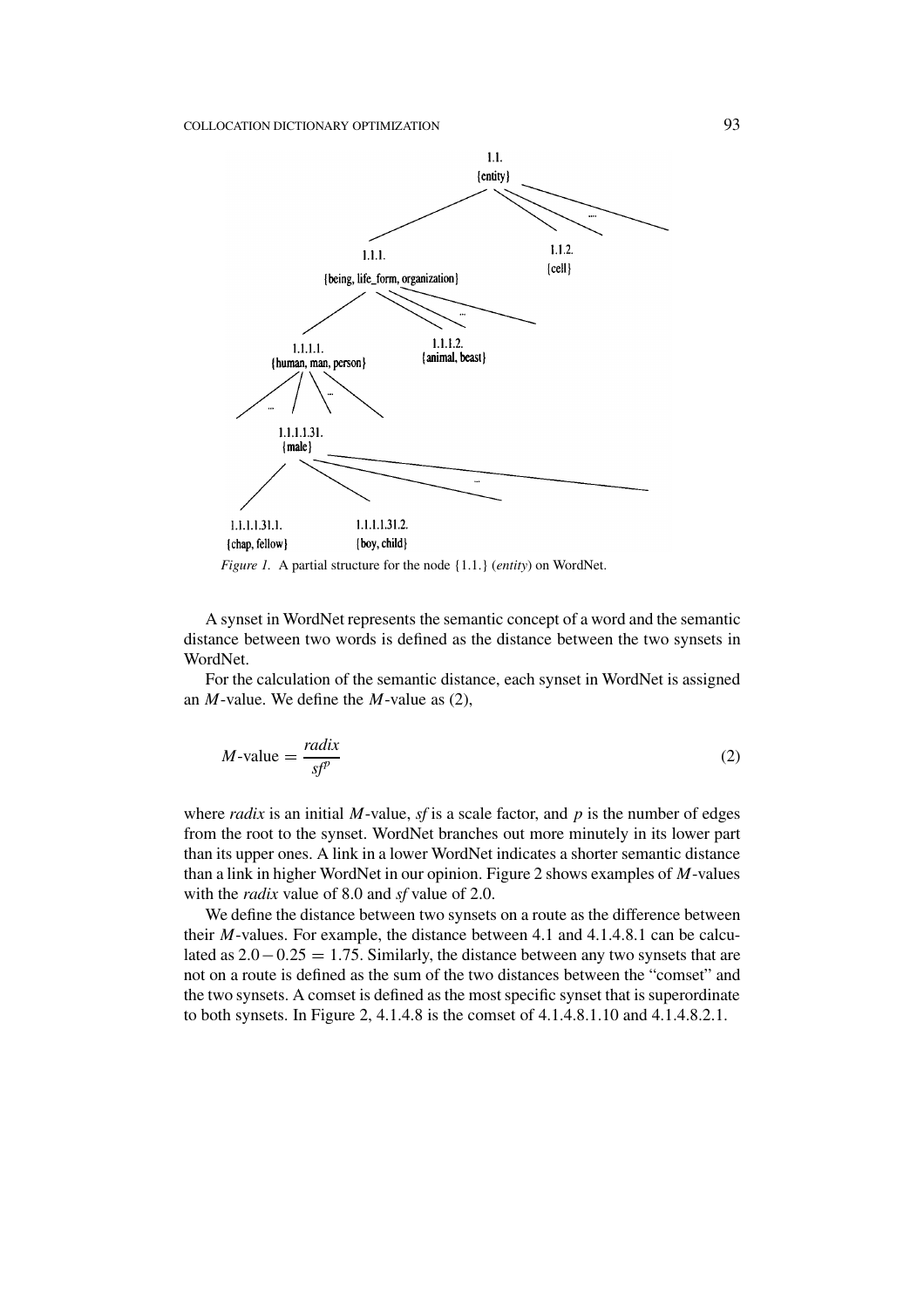

*Figure 2.* WordNet with the *M*-values.

The procedure for computing the semantic distance from the noun *plant*(4.1.4.8.1.10) to the noun *home*(4.1.4.8.2.1) which are not on a route can be explained as follows:

- 1. Find the comset (4.1.4.8) for the synsets *plant* and *home*.
- 2. Calculate the *M*-values of the comset and each synset.

comset :  $\frac{8.0}{2.4^4}$  = 0.5 *plant*, *home* :  $\frac{8.0}{2.0^7}$  = 0.125

- 3. Calculate the distances 0*.*5 − 0*.*125 = 0*.*375 for each from the comset to the synsets.
- 4. Add the two distances for the distance between the two synsets. So the distance between synset *plant* and synset *home* is simply as in (3).

$$
D(plant, home) = 0.375 + 0.375
$$
  
= 0.75 (3)

Once the *M*-values are assigned to all synsets, the semantic distance can be calculated efficiently.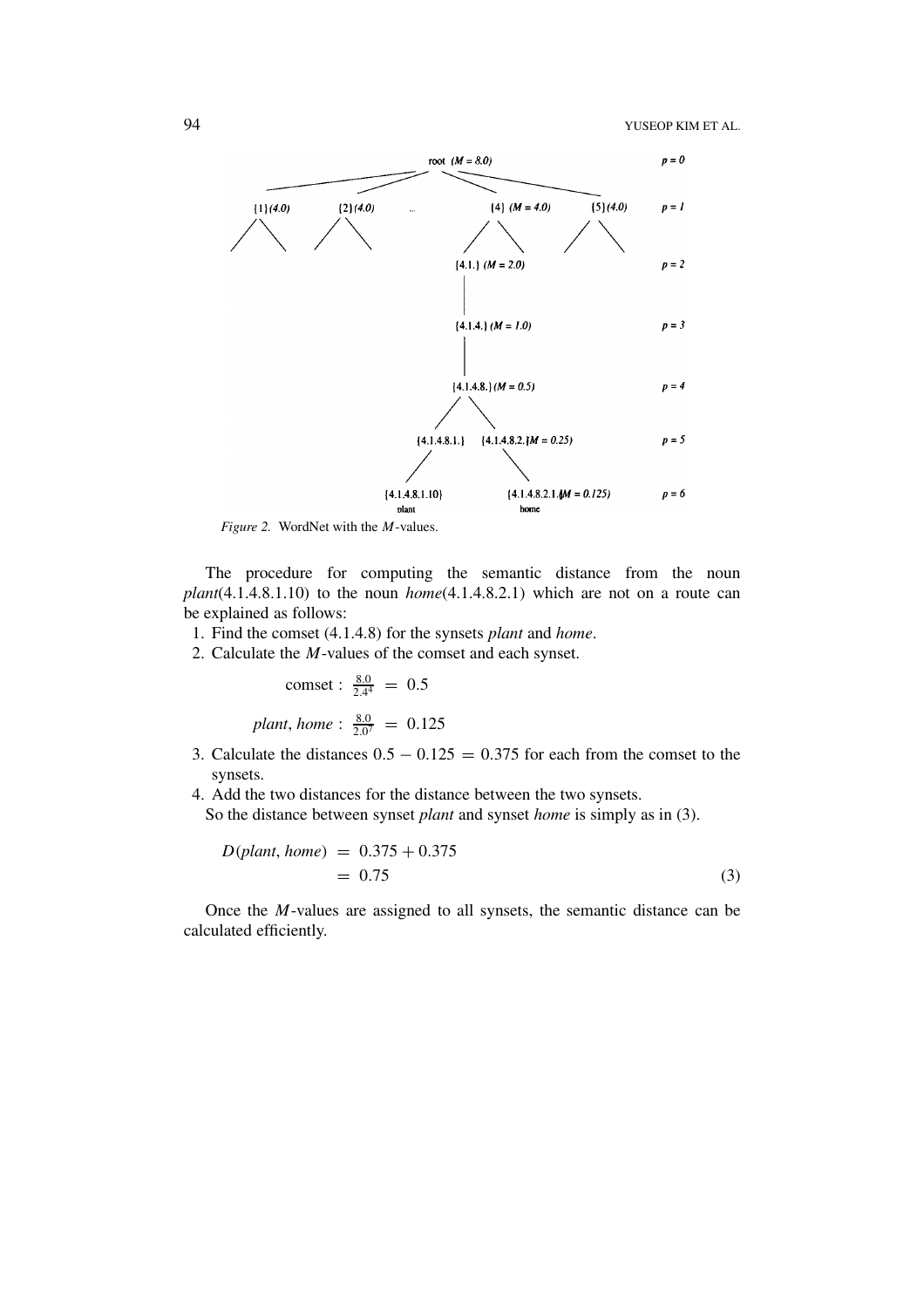#### 3.2. *k*-NN LEARNING FOR TRANSLATION SELECTION

The semantic distance in WordNet is required when performing a *k*-NN search to select the translation of a verb. The nearest instance of a given word is decided by using the semantic distance as the distance between the two instances.

The *k*-NN learning algorithm (Cover and Hart, 1967; Aha et al., 1991; Mitchell, 1997) assumes all instances correspond to points in the *n*-dimensional space *R<sup>n</sup>*. The nearest neighbors of an instance are defined in terms of the standard Euclidean distance.

Then the distance between two instances  $x_i$  and  $x_j$ ,  $D(x_i, x_j)$ , is defined as in  $(4)$ ,

$$
D(x_i, x_j) = \sqrt{(a(x_i) - a(x_j))^2}
$$
 (4)

and  $a(x_i)$  denotes the value of instance  $x_i$ . Let us consider learning discrete-valued target functions of the form  $f: R^n \to V$ , where *V* is the finite set  $\{v_1, \ldots, v_s\}$ . The *k*-NN algorithm for approximating a discrete-valued target function is given in Figure 3.

The value  $\hat{f}(x_1)$  returned by this algorithm as its estimate of  $f(x_q)$  is just the most common value of  $f$  among the  $k$  training examples nearest to  $x_q$ . If we choose  $k = 1$ , then the 1-NN algorithm assigns to  $\hat{f}(x_q)$  the value  $f(x_i)$  where  $x_i$  is the training instance nearest to  $x_q$ . We use  $k = 1$  for the translation selection in this paper.

The following is an example of translation selection of the verb *build* for the verb–object pair *build–highway* using WordNet and the *k*-NN search.

- 1. For the object *highway*, obtain the sense 1.1.4.3.19.5.6 from WordNet.
- 2. To estimate the translation of the verb, find the nearest training example  $x_i$  to the query example  $x_q$ .

For  $x_q = 1.1.4.3.19.5.6$  (*highway*), we get the nearest example  $x_i = 1.1.4.3.19.5$ *road*) from the dictionary.

| $-$ Training                                                                                    |
|-------------------------------------------------------------------------------------------------|
| • For each training example $\langle x, f(x) \rangle$ , add the example to the list             |
| training_examples.                                                                              |
| - Classification                                                                                |
| • Given a query instance $x_q$ to be classified,                                                |
| * Let $x_1, \ldots, x_k$ denote the k instances from training examples                          |
| that are nearest to $x_q$ .                                                                     |
| * Return                                                                                        |
|                                                                                                 |
| $\hat{f}x_q$ $\leftarrow$ arg max <sub><math>v \in V</math></sub> $\sum \delta(v, fx_i)$<br>(5) |
| $i=1$                                                                                           |
| where $\delta(a, b) = 1$ if $a = b$ and $\delta(a, b) = 0$ otherwise.                           |

*Figure 3.* The *k*-NN learning algorithm.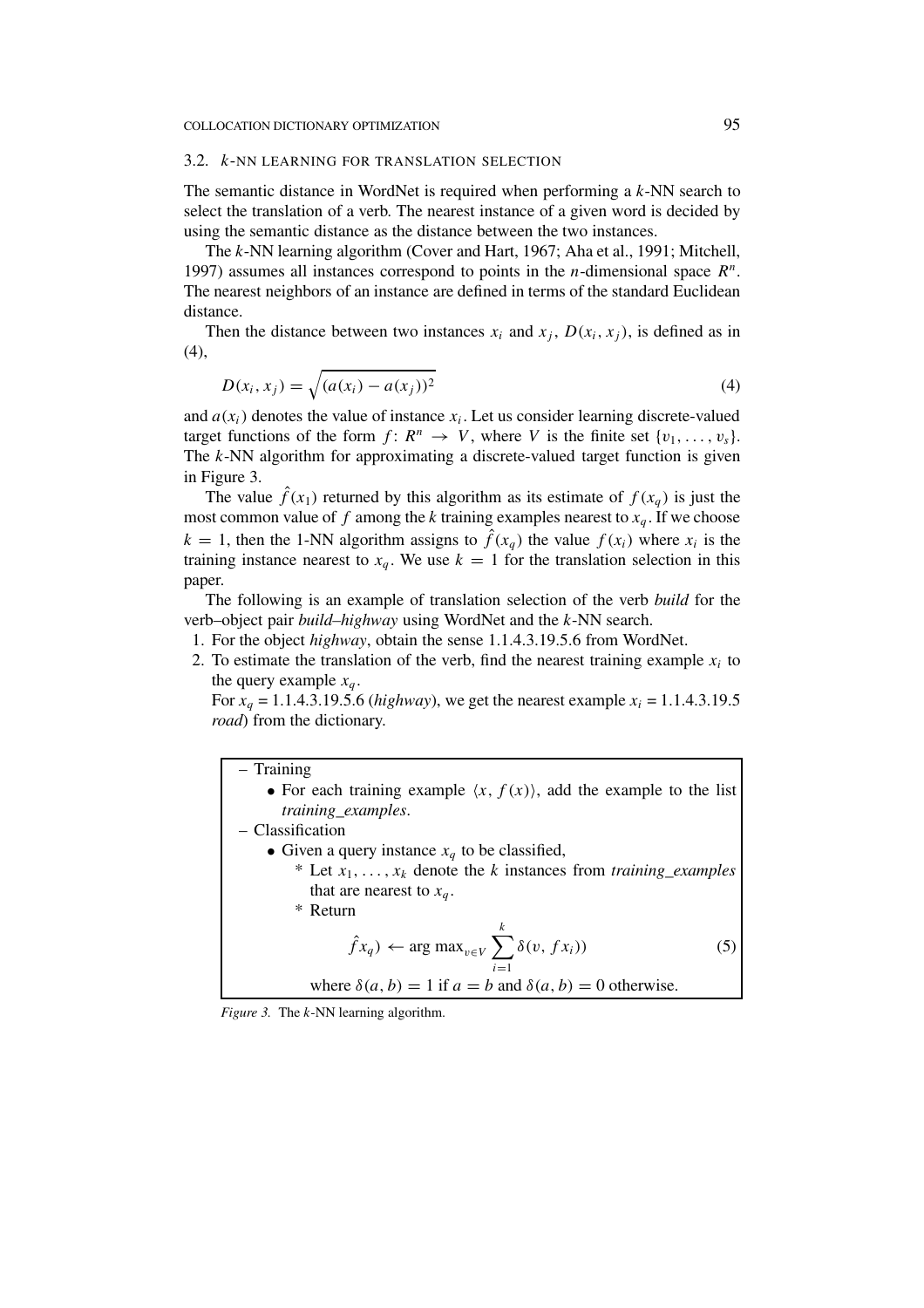

*Figure 4.* The procedure for collocation dictionary construction.

3. So the target function *f*ˆ(1.1.4.3.19.5.6) comes from *f* (1.1.4.3.19.5), and *geonseol-ha-da* ('construct') in Korean is decided as the translation of the verb for the object noun *highway*, which is the correct Korean word.

# **4. Optimization of the Collocation Dictionary**

A collocation dictionary should be built for housing the collocation information for target-word selection. The dictionary size can be reduced for efficiency because of the use of *k*-NN search based on semantic distance in WordNet. In this section, we describe how to construct the collocation dictionary, and how to optimise the size of the dictionary.

# 4.1. CONSTRUCTION OF A COLLOCATION DICTIONARY

The procedure for constructing a collocation dictionary is as shown in Figure 4.

- 1. Collect all verb–object pairs for a given verb from the corpus. The sentences are analyzed syntactically with a parser, and the pairs are collected
- 2. Sort the object nouns into a list in descending order of frequency.
- 3. Set up the classes for translation of the verb in the target language. For a given verb, the possible target words are determined by using a bilingual dictionary and the former translated results.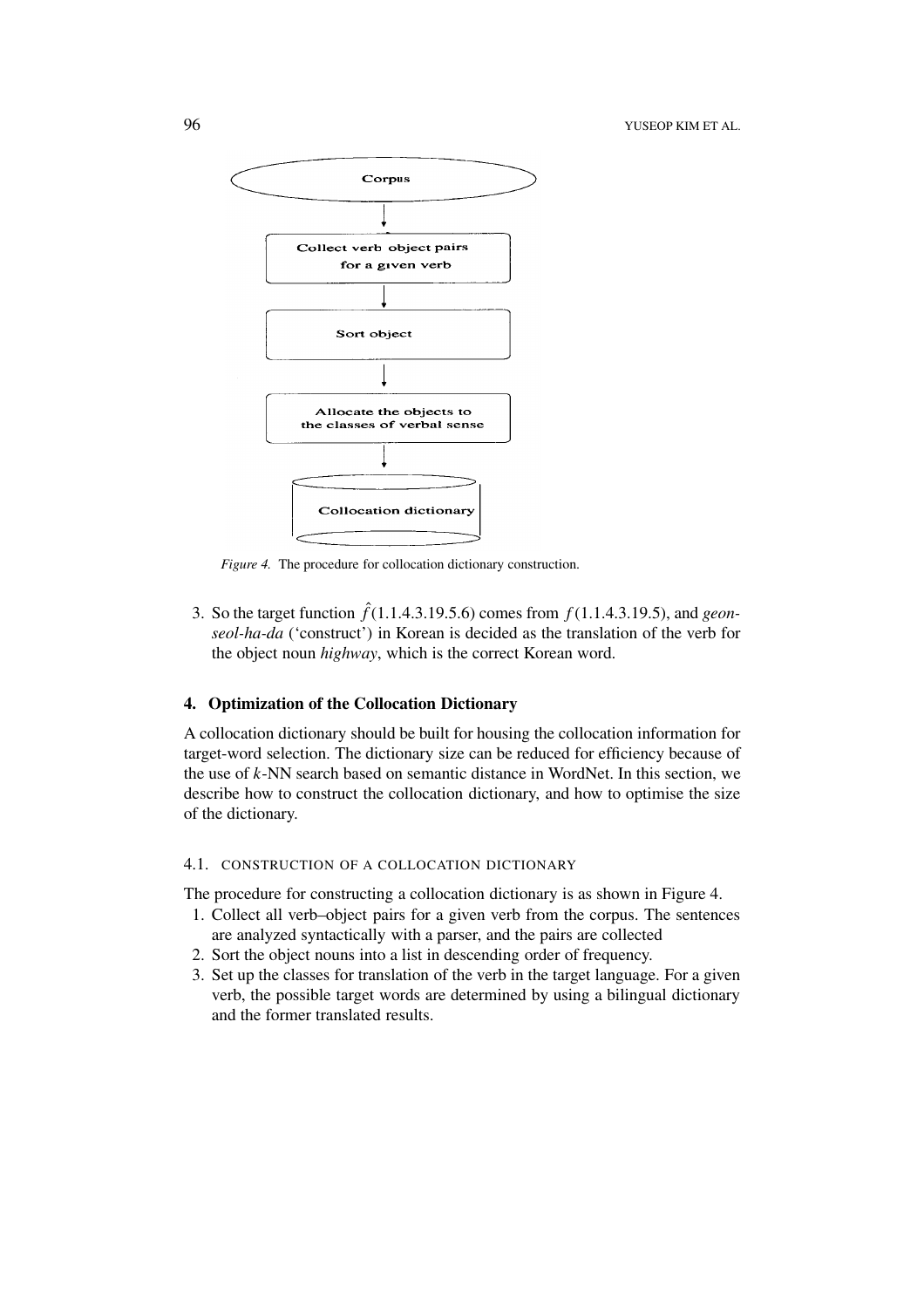

Optimized training examples

*Figure 5.* The procedure for dictionary optimization.

- 4. Allocate the object nouns from the sorted list to the respective classes of the verb translations in the order of frequency. In this step, the translations are manually determined by the context of the sentence.
- 5. Repeat 4 until the end of the list.

As a result, in the collocation dictionary as shown in Section 2, each class of verb translation will have a list of object nouns for training examples in descending order of frequency.

# 4.2. OPTIMIZATION OF A COLLOCATION DICTIONARY

The collocation dictionary constructed by the above procedure shown in Figure 3 can be optimized by the use of *k*-NN. The optimization process is performed in two steps (Figure 5). First, the *non-boundary* examples on routes that never affect the translation accuracy are eliminated. Then the examples of least error are removed. The optimized training examples are then converted into the optimized collocation dictionary.

# 4.2.1. *Elimination of non-boundary examples on a route*

This step tries to find "non-boundary" examples on a route (which starts from the root node and ends at a leaf node of WordNet) and eliminates the non-boundary examples to reduce the size of the collocation dictionary. We define the "boundary" examples as the two neighbor examples which are close to each other, and do not belong to the same class of verbal translation. For the definition of classes, a bilingual dictionary and a target-word corpus are needed. Several human experts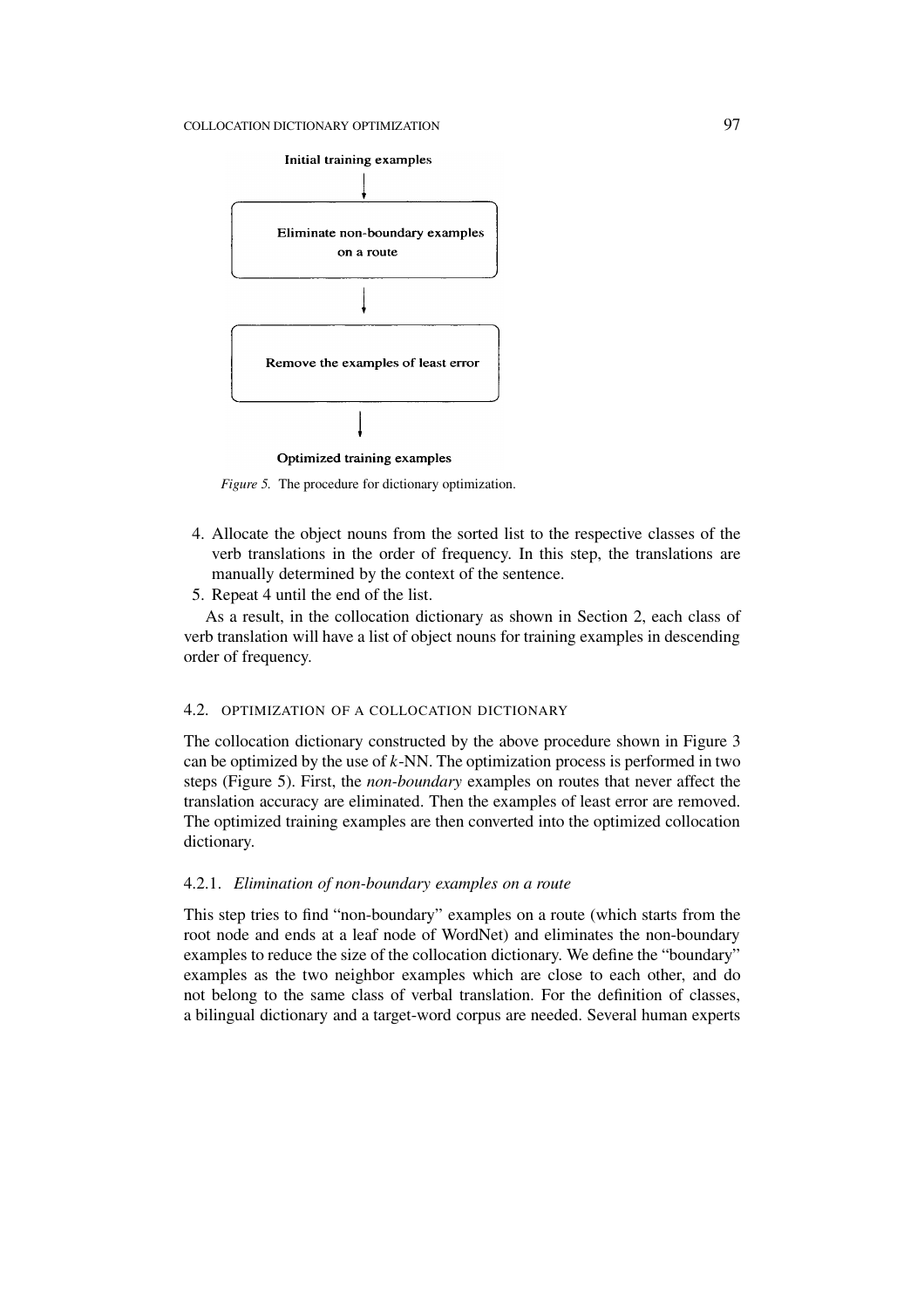

*Figure 6.* Elimination of non-boundary examples.

in MT are involved in defining the class. The boundary examples can include the usage of non-boundary examples on the same route without losing any accuracy for translation selection.

The procedure for eliminating non-boundary examples is as follows:

- 1. All training examples with their *M*-values are assumed to be mapped to nodes of WordNet.
- 2. Find all boundary examples on a route, and eliminate all non-boundary examples on the same route.
- 3. Add the frequency of each non-boundary example to the frequency of the nearest boundary example.

For example, in Figure 6(a), two classes are shown on WordNet with their synset relations. Synset 1.1.4.3.7.9 and synset 1.1.4.3.7.9.1 are boundary examples, because they are the nearest to each other on the same route but do not belong to the same class. The non-boundary examples are all eliminated as shown in Figure 6(b) for the routes. The boundary synsets remain in the collocation dictionary and the frequencies of the eliminated examples such as *center*, *hotel*, *house*, and *housing* are all added to the frequency of the nearest boundary example *building*. The frequency of each synset will be used for reduction of dictionary size; less frequently appearing data is first eliminated in the dictionary reduction process.

# 4.2.2. *Removing examples of least error*

After step 1, to reduce training examples, the examples of least error that do not much affect the correctness of the translation are removed from the training example set. To do this, we define the degree of similarity among the verb translation as in Figure 7.

The procedure for removing the examples of least error using the degree of similarity is as follows: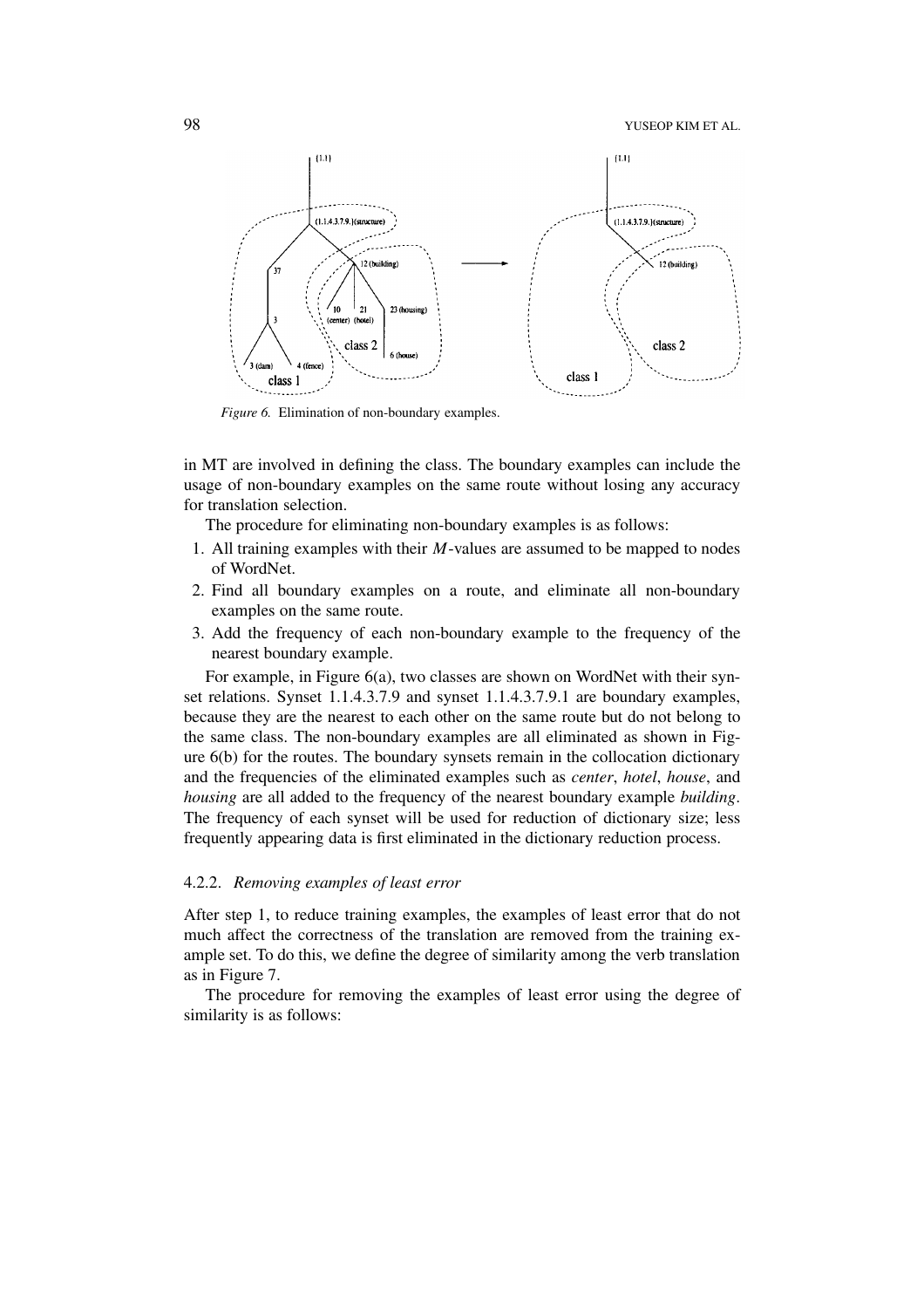- 1. Construct the collocation matrix  $CM = (c_{kn})$ , where *k* is the index for the class of verb translations and *n* is training examples in each class.
- 2. The degree of similarity matrix among the verb translations is  $SM =$  $(s_{ij})$ , where *i*, *j* are indices of the verb translations.  $s_{ij}$  is defined as

$$
s_{ij} = \frac{\sum_{m=1}^{l} \sum_{n=1}^{l'} D(c_{im}, c_{jn})}{l \times l'}
$$
(6)

where  $l$  and  $l'$  are the length of the list in each class, respectively and  $D(c_{im}, c_{in})$  is a distance measure defined in Equation (4).  $s_{ij}$  satisfies  $s_{ij} = s_{ji}$  and  $s_{ii} = 0$ .

*Figure 7.* Procedure for computing the degree of similarity among verb translations.

- 1. Compute the degree of similarity among the translations of the verb using the procedure described in Figure 7.
- 2. To find the training example of least error from the current training example set,
	- (a) Remove one training example *n* from the current training example set.
	- (b) Compute the sum of the degrees of similarity of all test examples. For test example  $x_t$ , the degree of similarity  $s_{\hat{f}(x_t)f(x_t)}$  between  $\hat{f}(x_t)$  and  $f(x_t)$  is computed.
	- (c) Calculate the error  $E_n$  for the *n*th training example (see Equation (7) below).
	- (d) Restore the training example set by returning the example *n* to the current example set.
	- (e) Repeat (a)–(d) for all other training examples.
	- (f) Find the example of least error.
- 3. Remove the example of least error.
- 4. Repeat 2–3 until not necessary.

The number of training examples is reduced while this procedure continues. In Step 2c, the error  $E_n$  for the *n*th training example is computed as in (7).

$$
E_n = S_n \times F_n
$$
  
= 
$$
\sum_{x_t \in T} s_{\hat{f}(x_t)f(x_t)} \times \left(1 + \frac{f_n}{f_{\text{max}}}\right)
$$
 (7)

Here,  $S_n = \sum_{x_t \in T} s_{\hat{f}(x_t)f(x_t)}$  is the sum of the degrees of similarity among the verb translations  $\hat{f}(x_t)$  and  $f(x_t)$ , where  $x_t \in T$  and  $T$  is the test example set. The term  $F_n = (1 + \frac{f_n}{f_{\text{max}}})$  is the weight corresponding to the frequency of the *n*th training example and has a value between 1 and 2.  $f_{\text{max}}$  denotes the maximum frequency of the examples in the training example set.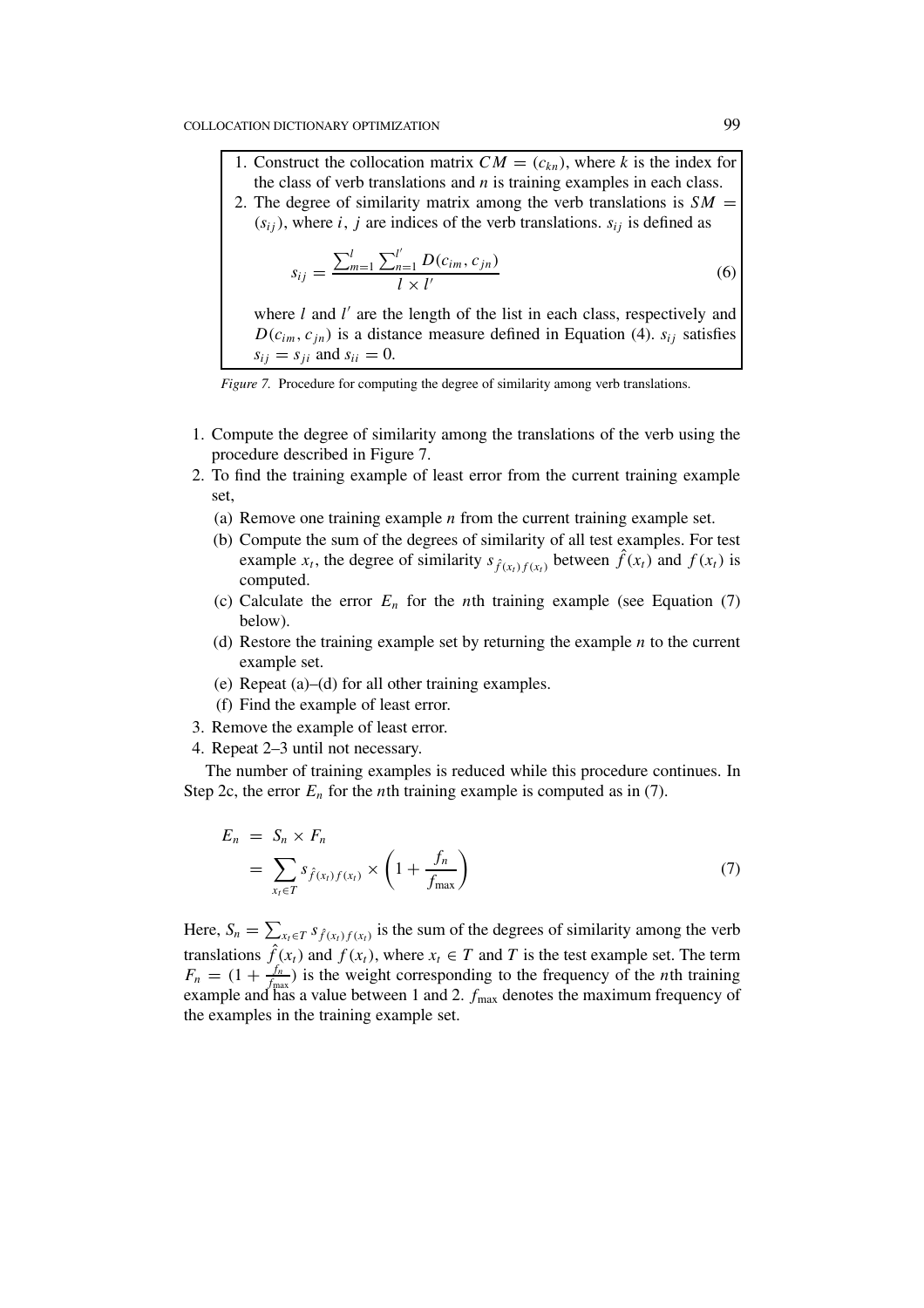| in the last row.   |                                                                                                  |              |             |                |                |     |       |
|--------------------|--------------------------------------------------------------------------------------------------|--------------|-------------|----------------|----------------|-----|-------|
|                    | Run                                                                                              | $\mathbf{1}$ | $2^{\circ}$ | $\overline{3}$ | $\overline{4}$ |     | Ave.  |
| Training<br>sample | $\#\$ examples 241 248 240 241<br>$(\# \text{ sentences})$ (726) (726) (721) (727) (727) (726.4) |              |             |                |                | 246 | 243.2 |

Test # examples 182 182 182 181 181 181.6 sample # unregistered 21 15 16 15 23 18

*Table III.* The number of training and test examples in 5-fold cross validation for *build*. Shown in parentheses are the numbers of sentences in which the training examples appear. For test examples, the numbers of unregistered words are also shown

The error  $E_n$  is calculated by multiplying the degree of error  $S_n$  that represents an error without the *n*th example, and factor  $F_n$  of the *n*th example in the training data. The example that causes the least error and rarely appears in the corpus is preferentially removed from the dictionary. A degree of error  $S_n$  is computed by summing the degree of similarity among the same translation  $f(x_t)$ , and the translation result  $\hat{f}(x_t)$  of test data  $x_t$ . The above procedure removes examples with low effect on translation. If  $S_n$  and  $F_n$  for each example in training data were already stored, performance of this procedure can be increased.

The above algorithm runs while the value of  $E_n$  is within a permitted limit.

# 4.3. EXPERIMENTAL EVALUATION

The effect of optimizing the collocation dictionary was investigated in terms of translation accuracy and time efficiency. The first set of experiments was performed on the transitive verb *build*. We extracted 908 example sentences containing *build*–object pairs from the *Wall Street Journal* (220,047 sentences in total) and other newspapers (41,750 sentences in total). The performance was measured using 5-fold cross-validation (Breiman and Spector, 1992; Cherkassky and Mulier, 1998: 78–80). A total of 908 sentences was divided into five disjoint samples and each sample became a test sample once in the experiment and the remaining four samples together become the training sample. An actual training set was then constructed from the training sentences by keeping only one instance for a verb– object pair. Table III shows the structure of the training and test sets for 5-fold cross validation. The number of unregistered words is also shown for the test sets. Appendix A gives a formal description of the cross-validation procedure.

### 4.4. EXPERIMENTS WITH *build*

Table IV shows the effects of dictionary size optimization on translation accuracy and translation time for *build*. Compared are the cases of baseline algorithm (no optimization of dictionary size and no *k*-NN learning), the case for using only *k*-NN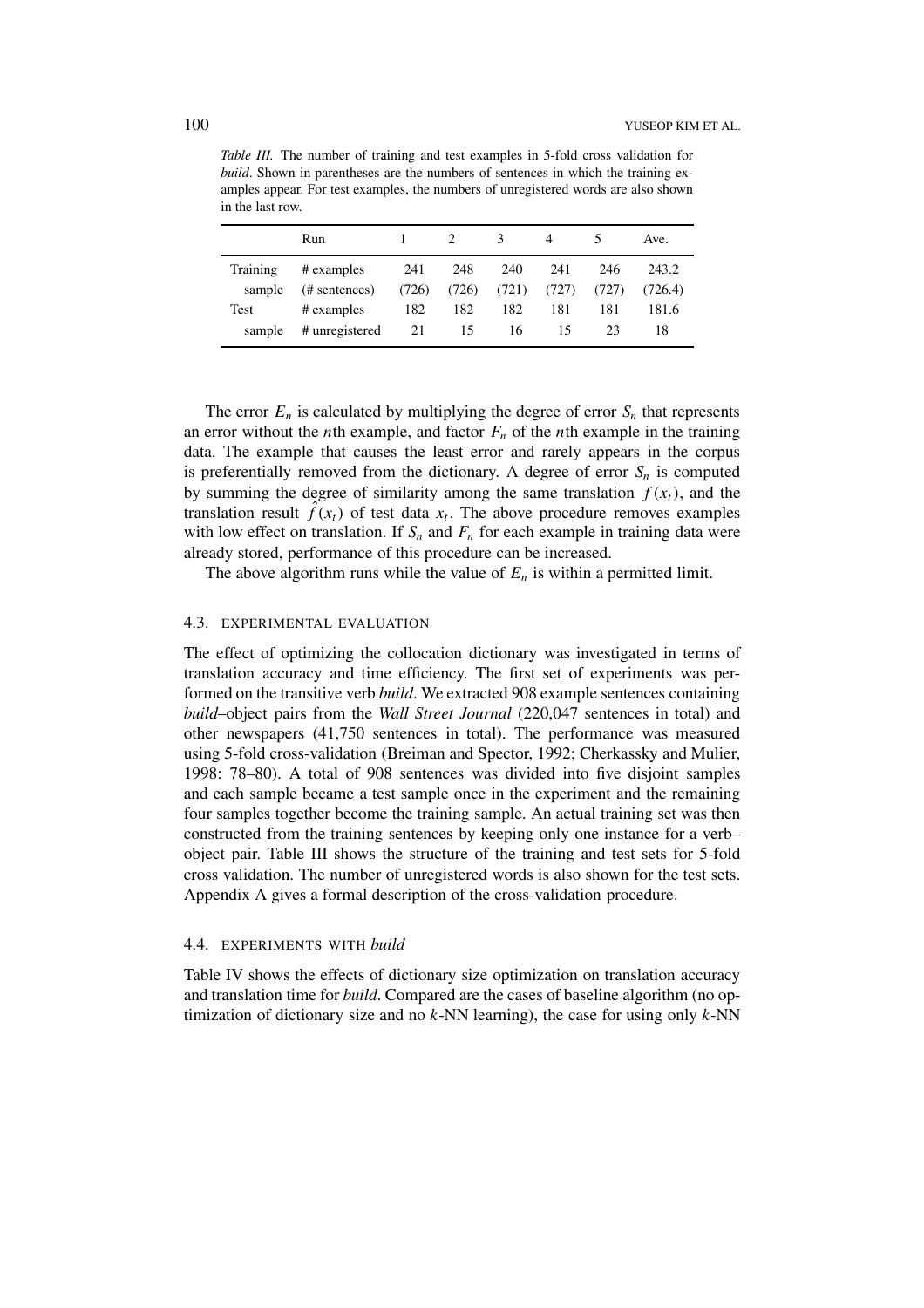#### COLLOCATION DICTIONARY OPTIMIZATION 101

*Table IV.* Translation accuracy, dictionary size, and translation time for *build*. The first row shows the performance for the baseline algorithm in which the dictionary is not optimized. The second row is the performance for the case when *k*-NN is used but the dictionary is not optimized. The following rows show the performance when dictionary optimization is attempted and *k*-NN search is used to selection the best translation. In case of dictionary optimization, the performances after the first optimization step and the second step are also compared. The relative accuracy and time are the performances of each method compared against those without *k*-NN learning. The number in parentheses in the third column denotes the percentage of the remaining collocation entries after the first optimization step. "Hit ratio" denotes the percentage of direct matches in the remaining dictionary.

|                 | Optimi-<br>zation | Dictionary<br>size $(\%)$ | Accuracy<br>(%) | Rel.<br>accuracy | Time<br>(sec) | Rel.<br>time | Hit<br>ratio |
|-----------------|-------------------|---------------------------|-----------------|------------------|---------------|--------------|--------------|
| <b>Baseline</b> | None              | 100                       | 74.44           | 1.00             | 0.026         | 1.00         | 74.44        |
| $k$ -NN         | None              | 100                       | 87.68           | 1.18             | 0.096         | 3.69         | 74.44        |
|                 | 1st opt.          | 54.52                     | 87.68           | 1.18             | 0.122         | 4.69         | 41.48        |
|                 |                   | 49.07 (90)                | 88.56           | 1.19             | 0.114         | 4.38         | 40.44        |
|                 |                   | 38.16 (70)                | 88.58           | 1.19             | 0.104         | 4.00         | 38.26        |
|                 | 2nd opt.          | 27.26(50)                 | 87.52           | 1.18             | 0.090         | 3.46         | 35.44        |
|                 |                   | 16.36(30)                 | 86.28           | 1.16             | 0.080         | 3.08         | 30.56        |

learning without dictionary optimization, and the cases for dictionary optimization using *k*-NN learning.

The accuracy of translation is measured in two different ways. When *k*-NN is not used, the error count  $e_i(x)$  increases if the query word x is not found in the dictionary, i.e.,

$$
e_i(x) = \begin{cases} 0 & \text{if found,} \\ 1 & \text{otherwise} \end{cases}
$$
 (8)

When using *k*-NN search, each test example *x* searches its *k* nearest examples  $f_i(x)$ in the training set, and increments its error count  $e_i(x)$  if an incorrect example is found, i.e.,

$$
e_i(x) = \begin{cases} 0 & \text{if } f_i(x) = y, \\ 1 & \text{otherwise} \end{cases}
$$
 (9)

The results can be summarized as follows. When the dictionary was not optimized, the average accuracy of translation selection was 74.44% without *k*-NN search. When *k*-NN was used, the performance suggests the importance of *k*-NN search for the determination of target words. However, using *k*-NN, more translation time was required (0.026 sec. without *k*-NN and 0.096 sec. with *k*-NN). This is due to the increased time for *k*-NN search steps. This result motivated us to find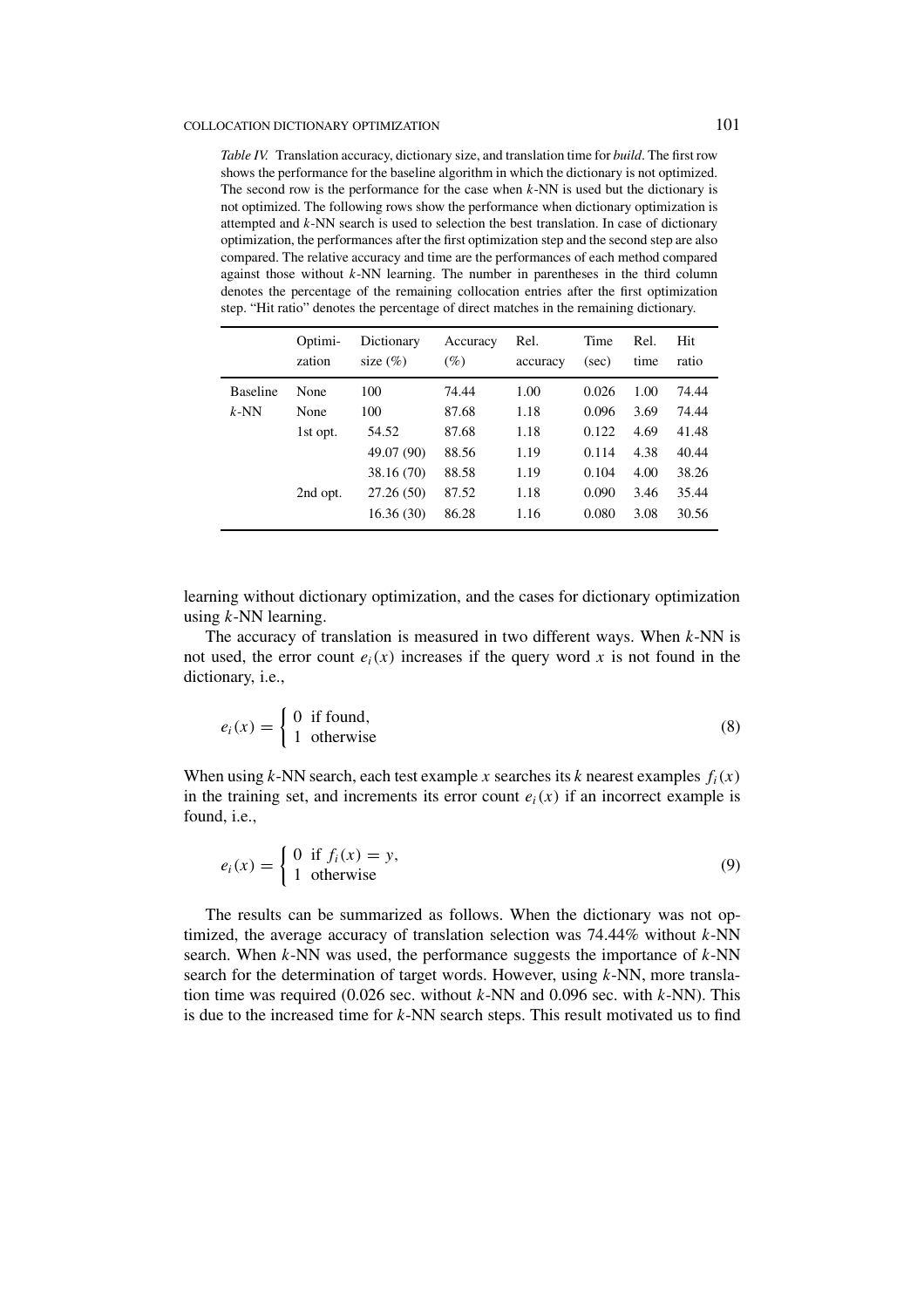a method for optimizing the dictionary size that further reduces translation time, without deteriorating translation accuracy. This is why multiple optimization steps are used.

The results of the first optimization step are shown in Table IV. Comparing the performances before and after the first optimization step, the average accuracy is the same (87.68%), but the first optimization step has incurred an additional translation time (from 0.096 sec. before the first optimization to 0.122 sec. after the optimization). This is because the additional optimization has reduced the number of dictionary entries and thus *k*-NN search was used more frequently.

For further reduction of translation time, we used the degree of similarity among verb translations during the second optimization step. Table IV shows the effect. It is interesting to note that the translation accuracy was increased for a short while by the second optimization step from 87.68% to 88.58%, while dictionary size was reduced to 38.16% of its initial size. This seems due to the noisy examples in the collocation dictionary that were eliminated during the second optimization step.

During the optimization phase, the hit ratio decreased steadily from 74.44% to 30.56%, whereas the translation accuracy varied slightly between 87.68% and 86.28%. This fact suggests that many of the examples in the dictionary do not affect the translation accuracy significantly.

# 4.5. EXPERIMENTS ON CORE TRANSLATIONS

The translation accuracy can be improved further by maintaining the default target words, i.e., *core translation*, of verbs for the object nouns unregistered in WordNet. Table V shows the translation accuracy when core translation was not used. Translation accuracy improved by 7.4% on average when the unregistered examples were allocated to the class of its core translation. Table VI summarises the translation accuracy when the core translations were used for verbs *build* and five other verbs. The five other verbs had most frequently appeared in the corpus, and at the same time, they have definitely classified target words in English–Korean MT.

Figure 8 shows the change in translation accuracy as a function of dictionary size for *build* and other verbs. The two curves in the figure are different in the trend showing translation accuracy, but quite similar in the trend of accuracy change as a function of dictionary size. They do not change much until the size is reduced to 40% of the initial dictionary size, and then change rapidly from the 20% of the initial size. From this, we may infer that more than half of the examples are not essential for the translation selection. The curves for *build* and five other verbs have invariant regions around their starting points. This is because the first optimization step did not affect translation accuracy.

Figure 9 shows the translation time for the verbs in the study. Actually, translation time is composed of dictionary lookup time and other operations. However, most of the translation time is lookup time. In the figure, two lines are shown,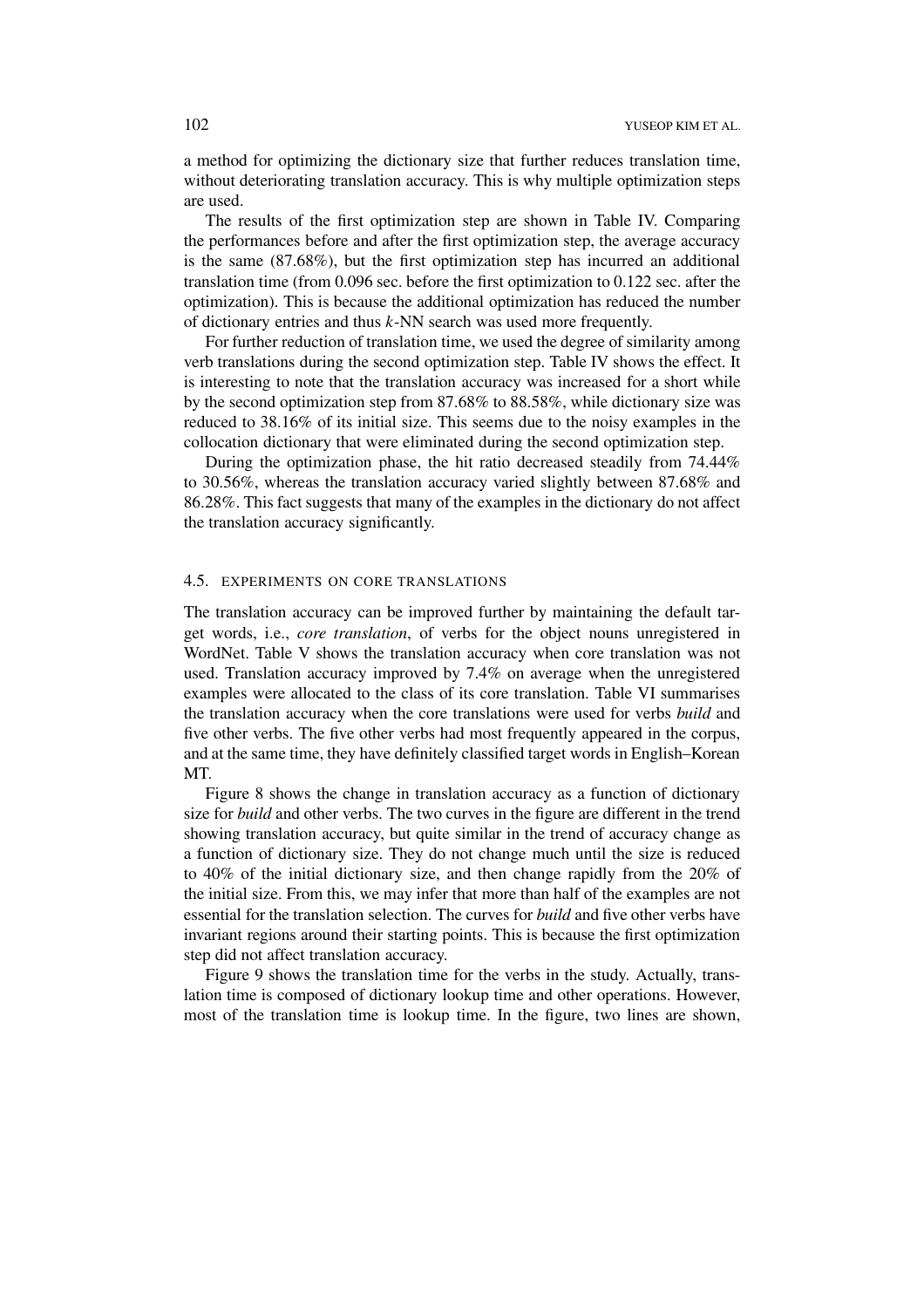#### COLLOCATION DICTIONARY OPTIMIZATION 103

*Table V.* Translation accuracy for *build* and other verbs when core translation was not used. The results show how accuracy changes as the dictionary size is reduced. The reduction of dictionary size in percent is computed by dividing the number of remaining collocation entries by the number of initial collocation entries.

| Verb        | Dictionary size $(\%)$ |    |                     |    |      |      |
|-------------|------------------------|----|---------------------|----|------|------|
|             | 100                    | 90 | 70                  | 50 | 30   |      |
| build       | 87.7                   |    | 87.7 87.7 88.4      |    | 88.1 | 30.4 |
| Other verbs | 82.1                   |    | 82.3 82.1 81.8 79.8 |    |      | 65.3 |

*Table VI.* Translation accuracy and translation time for *build*, and five other verbs when core translation was used. The results show the change in accuracy and time as the dictionary size is reduced.

| Verb        | Experiment  | Dictionary size $(\% )$ |       |       |       |       |          |
|-------------|-------------|-------------------------|-------|-------|-------|-------|----------|
|             |             | 100                     | 90    | 70    | 50    | 30    |          |
| build       | Acc. $(\%)$ | 91.0                    | 91.0  | 91.0  | 91.7  | 91.4  | 33.7     |
|             | Time (sec.) | 0.096                   | 0.102 | 0.118 | 0.116 | 0.094 | $\theta$ |
| Other verbs | Acc. $(\%)$ | 90.3                    | 90.5  | 90.3  | 88.0  | 89.7  | 72.5     |
|             | Time sec.)  | 0.102                   | 0.096 | 0.096 | 0.087 | 0.072 | $\theta$ |

an upper line for *build* and a lower line for the five other verbs. The difference between the two lines is caused from the size of examples. *Build* has over 900 examples while other verbs have only approximately from 150 to 500 examples in our corpus. We extracted *build*–object pairs from several corpora initially. However, when extracting other verb–object pairs, we used relatively small corpora for testing. In spite of the difference between the two lines, the trend is very similar.

# 4.6. A COMPARATIVE STUDY WITH LATENT SEMANTIC ANALYSIS

Latent Semantic Analysis (LSA) is a theory and method for extracting and representing the contextual-usage meaning of words, by statistical computations applied to a large corpus of text. LSA is composed of two steps. First, the text is represented as a matrix in which each row stands for a unique word, and each column stands for a text passage or other context. Second, LSA applies singular value decomposition (SVD) to the matrix and generates three matrices; one describes original row entities as vectors of derived orthogonal factor value, the second describes the original column entities in the same way, and the third is a diagonal matrix containing scaling values (Landauer et al., 1998). In the case of the original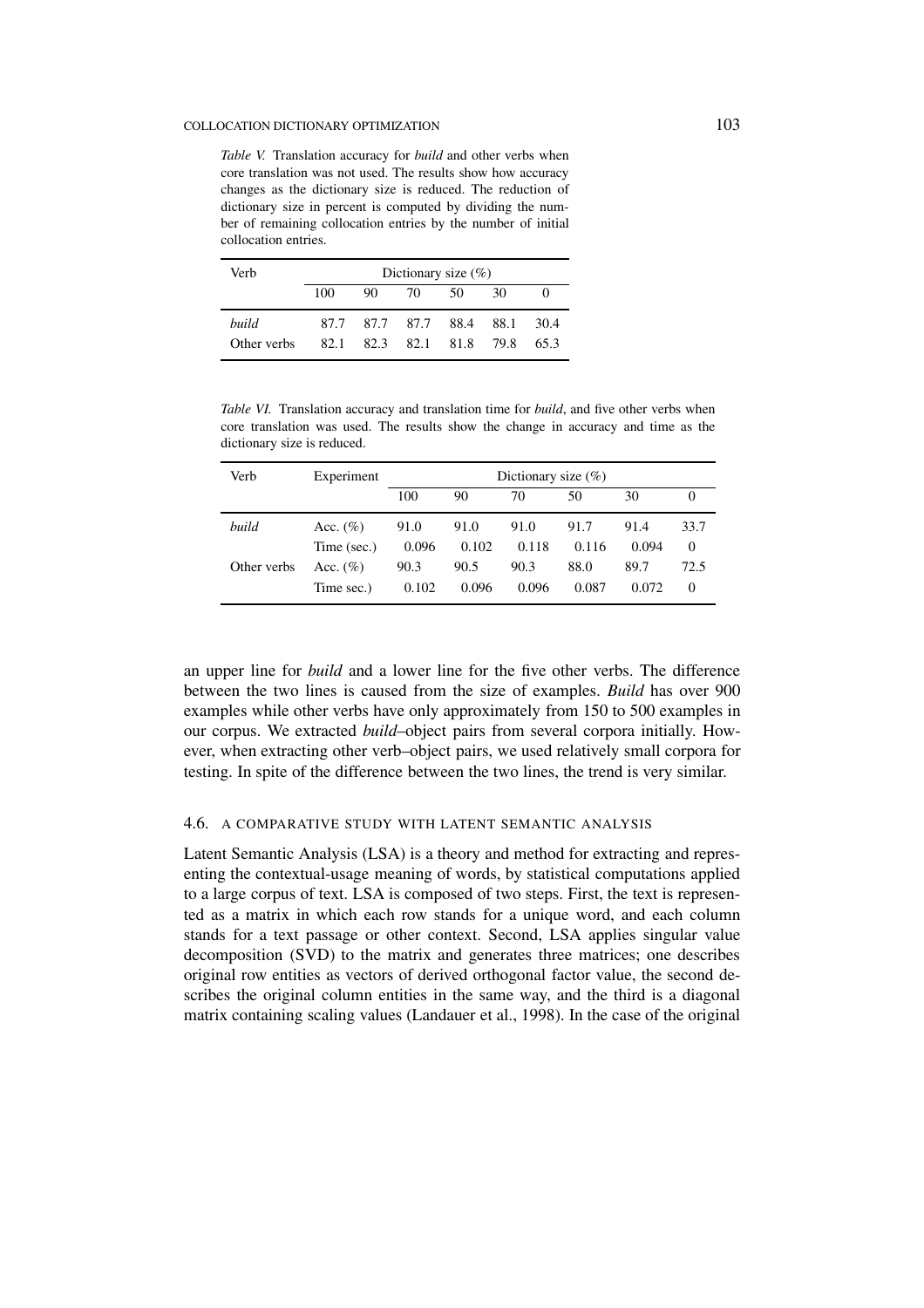

*Figure 8.* The size of examples and translation accuracy.



*Figure 9.* The size of examples and the translation time.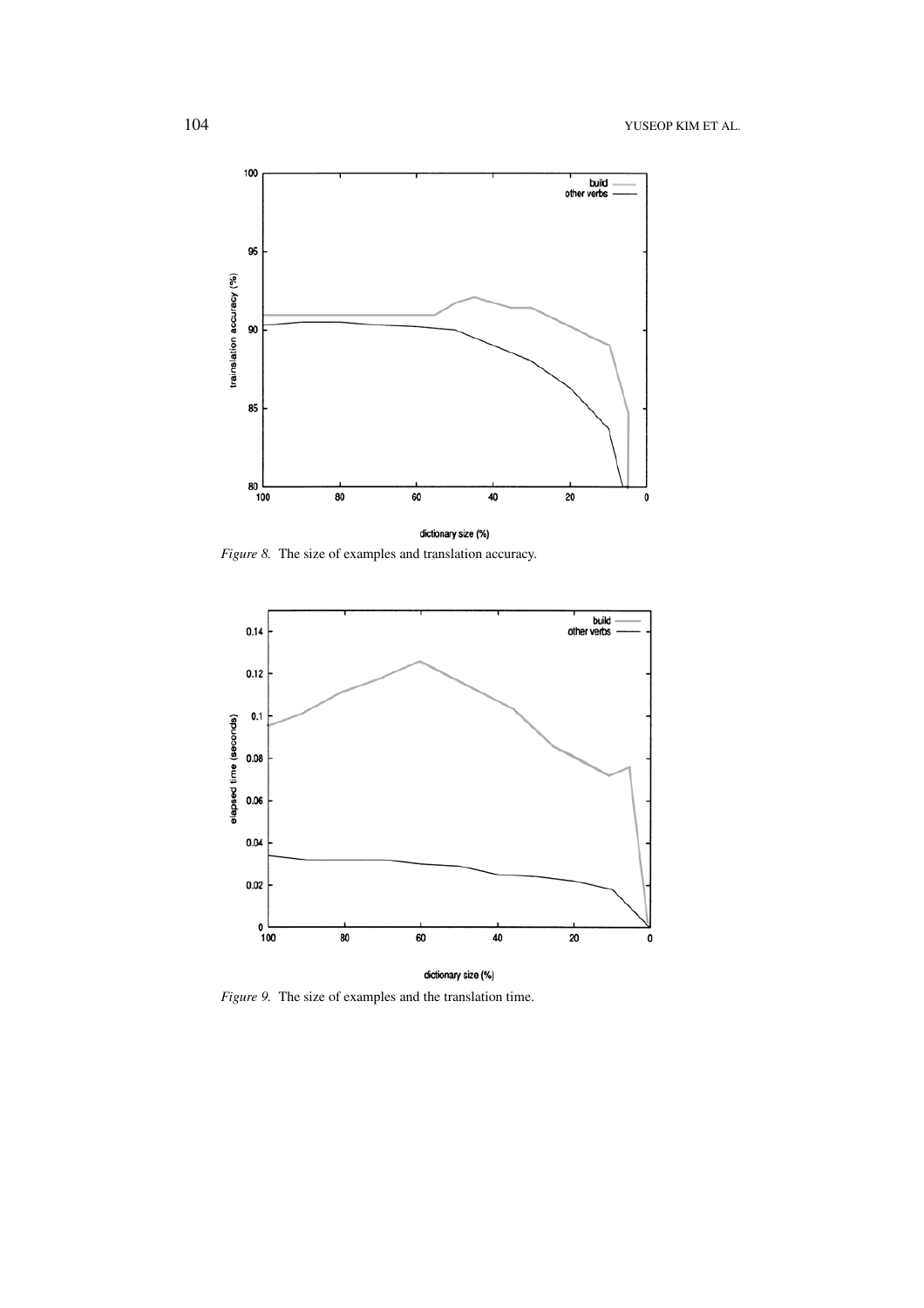#### COLLOCATION DICTIONARY OPTIMIZATION 105

*Table VII.* Similar word list extracted by WordNet and LSA. The first column shows words to be used to find their own alternative words. The second column shows similar words found from WordNet, and the third column shows the same lists from LSA. An empty cell means that the word in the first column could not be found in the database implemented with LSA methodology.

| Word     | Similar words                    |                                          |  |  |  |  |
|----------|----------------------------------|------------------------------------------|--|--|--|--|
|          | WordNet                          | LSA                                      |  |  |  |  |
| house    | duplex, hacienda, cabin          | chamber, commons, president              |  |  |  |  |
| plant    | distillery, factory, manufactory |                                          |  |  |  |  |
| facility | arborectum, deposit, depository  |                                          |  |  |  |  |
| network  | intercom, radio, wireless        | resau, programming, Ontario              |  |  |  |  |
| center   | building, edifice, chancellery   |                                          |  |  |  |  |
| housing  | lodging, apartment, flat         |                                          |  |  |  |  |
| car      | auto, automobile, machine        | remark, matter, example                  |  |  |  |  |
| ship     | derelict, pirate, steamship      |                                          |  |  |  |  |
| company  | service, utility, raider         | enterprise, material, corporation        |  |  |  |  |
| market   | class, craft, trade              | subvention, $gaz (= gazette)$ , refinery |  |  |  |  |
| empire   | conglomerate, business, concern  |                                          |  |  |  |  |
| stake    | bet, wager, ante                 | looking, fine, attendant                 |  |  |  |  |

document–term matrix, the document–vector matrix, term–vector matrix, and diagonal matrix are automatically generated. We are mainly interested in the second matrix, the term–vector matrix, since we wish to determine the similarity between two terms.

To compare LSA to the WordNet synsets, we decided to see whether it produced words similar to those in close neighborhoods in WordNet. A similar word plays the role of an alternative word for an unseen word, during translation. We used Telcordia Technologies' LSA search system, to find the most similar word. Table VII shows term–term similarity measured by WordNet and LSA.

Unfortunately, we faced several problems in applying LSA to our research. First, words that are not found in the database appear frequently. In our experiments, we extracted about 25,000 words that appear more than twice, and only 2,500 words with 2,500-more info-gain (McCallum, 1996) from a 3 million-word corpus. This causes another data sparseness problem. Second, similar words from LSA are not proper when used as alternative words in MT. The selectional restriction of a verb depends more on semantic type like human-being, place, etc. of an object noun, than on the context in a document. Translation of a verb was decided by comparing its object noun in a sentence. Collocated object nouns shown in Table I are likely to form a semantic type, not to be seen in a document. *Car* and *ship* are in the same semantic type as *vehicle*, but unlikely to co-occur in a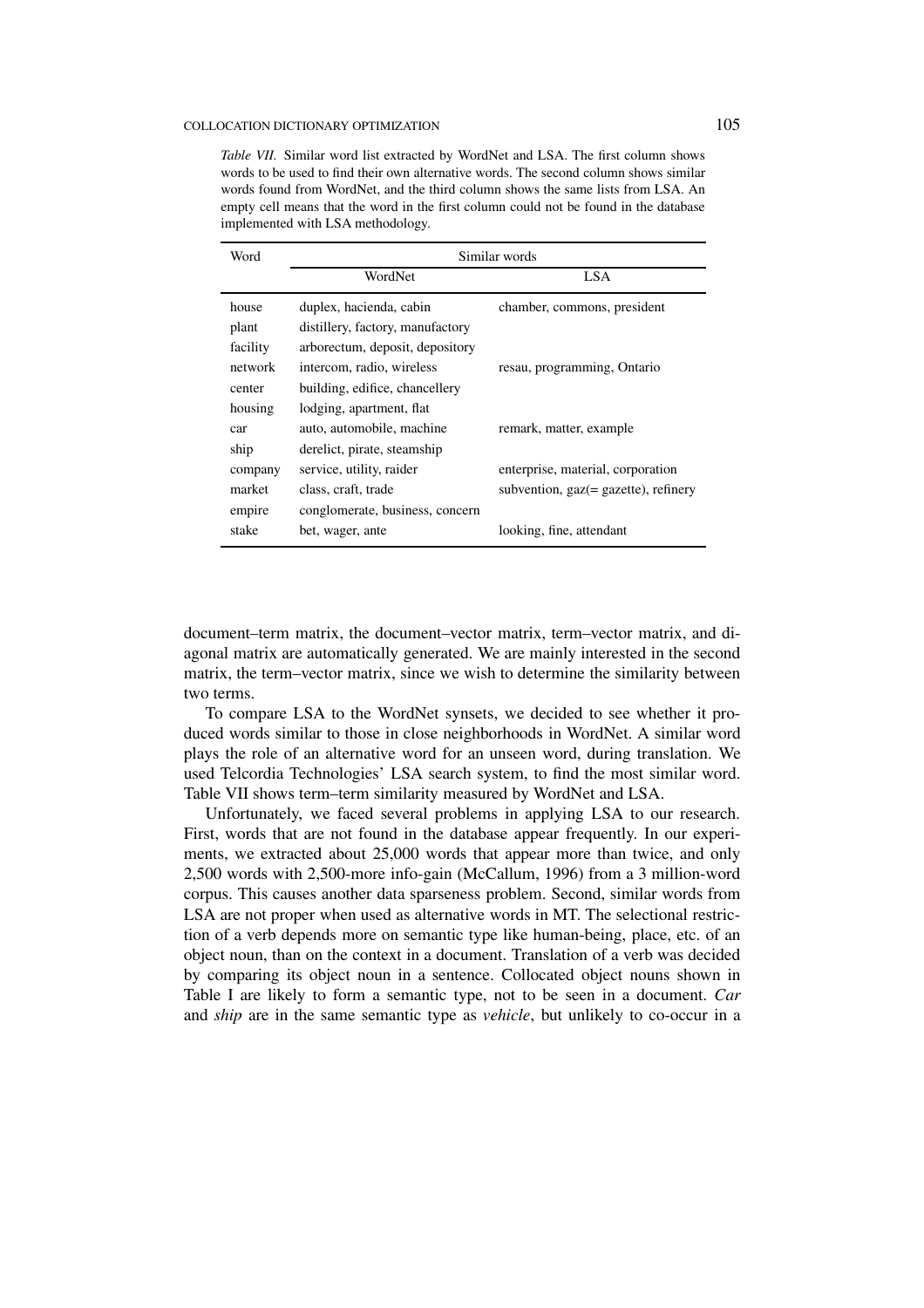document. Generally, *doctor* is more similar to *hospital* than *lawyer* when using contextual similarity like LSA (Karov and Edelman, 1998). However, when selecting a target word of *fire*, *hae-go-ha-da* (= 'lay off') is selected for the object noun *doctor* and *lawyer* being a human-being type and *sso-da* (= 'shoot') is selected for *gun/rifle* being a weapon type.

# **5. Conclusion**

We have presented a method for optimizing collocation dictionaries to select accurate translations of verbs. Using WordNet and *k*-NN search, we could eliminate approximately half of the dictionary entries without loss of translation accuracy.

The optimization process proceeds in two steps. The first step involves eliminating non-boundary examples in WordNet which do not affect the translation accuracy at all. The second optimization step eliminates the examples with least error. The dictionary entry for the verb *build* is still available with the reduction of training examples up to 60%, keeping translation accuracy level of 87%. We found dictionary optimization has the effect in eliminating noisy examples. The use of core translations, i.e., the default translations of target words, has further improved the translation accuracy. The dictionary lookup, translation time increased as the dictionary size was reduced to 60% of the initial size, due to the overhead for *k*-NN search.

For further improvement in the translation accuracy, some problems remain unsolved. First, WordNet itself misses some words and concepts. To compensate for this, other complementary algorithms using corpora need to be developed. Second, for more robust measurement of semantic distance, other logical operations on WordNet should be considered. We implemented two logical operations of Word-Net, Hypernym and Hyponym. The semantic distance calculation will be more elaborate when other operations like Antonym, Meronym and Lolonym will be integrated with the established calculation.

In this paper, we mainly discussed the methodology to optimise the dictionary, not to construct the dictionary. The methodology for automatically constructing collocation dictionaries for MT should also be studied in the future. Several authors have proposed methods for automatic dictionary construction (Dorr et al., 1995; Riloff, 1996; Soderland et al., 1995; Takenobu et al., 1995). However, they have difficulties in reflecting the linguistic customs of target language speakers. A verb such as *build* has a single meaning in an English dictionary; 'make something by joining things together' (Sinclair, 1997). However, when it is translated into Korean, five target words are needed as shown in this paper. This results from differences in linguistic customs between English and Korean speakers. For building practical translation dictionaries, methods for learning the linguistic customs should be developed.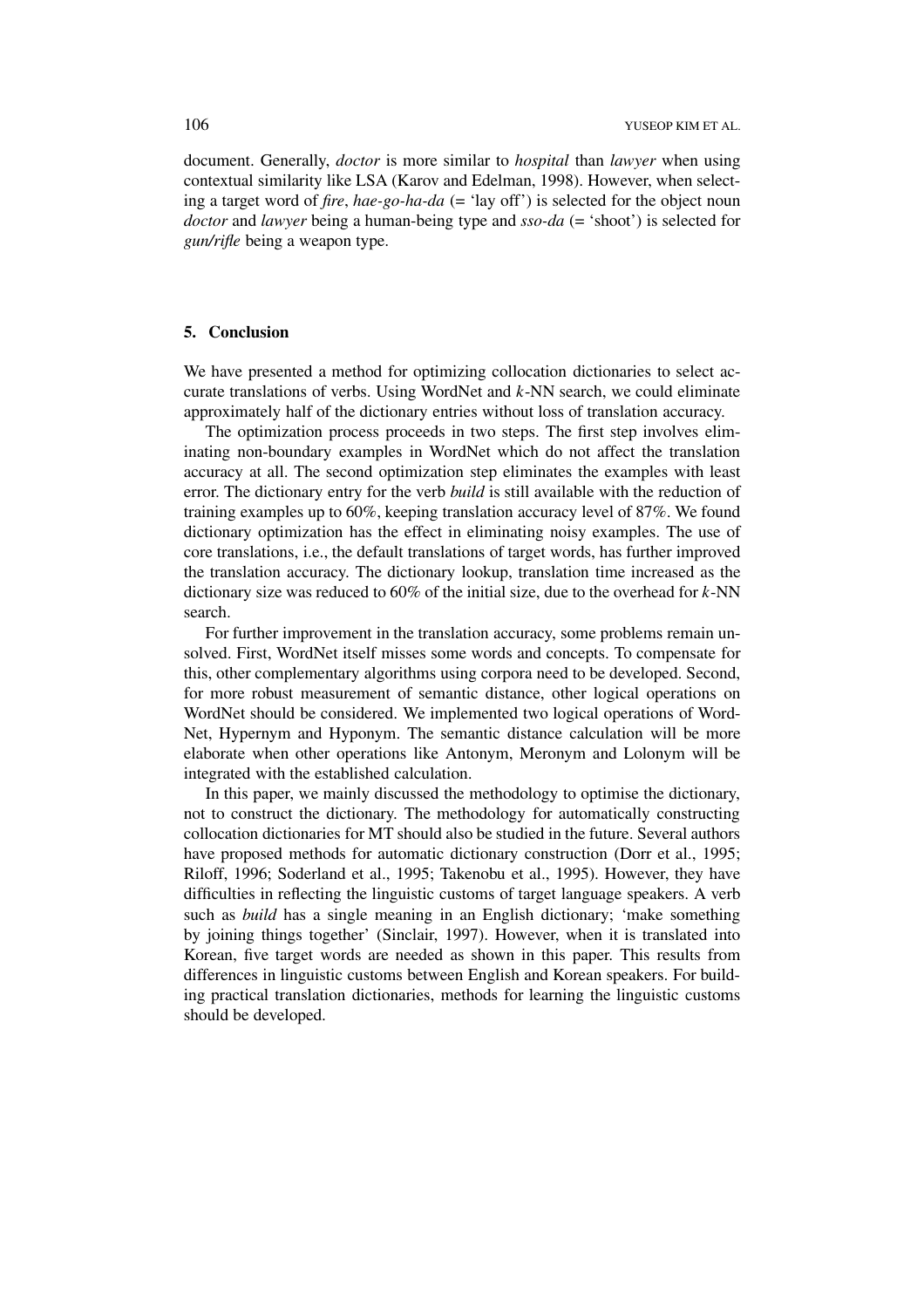Last but not least, the optimization method proposed in this paper can be used to improve also the accuracy and efficiency of selecting translations for other words, including transitive verbs, intransitive verbs, modifiers, and prepositions.

#### **Appendix A.** *k***-Fold Cross-Validation**

In the algorithm shown below, the average empirical error is measured for the examples of size *n*,

$$
Z = \left[ X, y \right]
$$

where  $\mathbf{X} = [x_1, \ldots, x_n]$  and  $\mathbf{y} = [y_1, \ldots, y_n]$ . Here,  $x_i$  is the input example and  $y_i$ is the output for  $x_i$ .

- 1. Divide the examples **Z** into *k* disjoint samples of equal size,  $\mathbf{Z}_1, \mathbf{Z}_2, \ldots, \mathbf{Z}_k$ .
- 2. For each validation sample  $\mathbf{Z}_i$  of size  $n/k$ ,
	- (a) Use the remaining examples,  $\mathbf{Z}'_i = \bigcup_{j \neq i} \mathbf{Z}_j$  as the training example set.
	- (b) For the examples in  $\mathbf{Z}_i$ , compute empirical error  $r_i$  as follows:

$$
r_i = \frac{k}{n} \sum_{x \in \mathbf{Z}_i} e_i(x)
$$

where

$$
e_i(x) = \begin{cases} 0 & \text{if } f_i(x) = y \\ 1 & \text{otherwise} \end{cases}
$$

3. Compute the average error *AE*(**Z**) by averaging the empirical error sums for  $\mathbf{Z}_1, \mathbf{Z}_2, \ldots, \mathbf{Z}_k$ .

$$
AE(\mathbf{Z}) = \frac{1}{k} \sum_{i=1}^{k} r_i
$$

#### **References**

- Aha, David, Dennis Kibler, and Marc Albert: 1991, 'Instance-Based Learning Algorithms', *Machine Learning* **6**, 37–66.
- Breiman Leo and Philip Spector: 1992, 'Submodel Selection and Evaluation in Regression: The X-Random Case', *International Statistic Review* **60**, 291–319.
- Cherkassky, Vladimir and Filip Mulier: 1998, *Learning from Data: Concepts, Theory, and Methods*, John Wiley, New York.
- Cover, Thomas M. and Peter E. Hart: 1967, 'Nearest Neighbor Pattern Classification', *IEEE Transactions on Information Theory* **13**, 21–27.
- Dagan, Ido and Alon Itai: 1994, 'Word Sense Disambiguation Using a Second Language Monolingual Corpus', *Computational Linguistics* **20**, 563–596.
- Dagan, Ido, Lillian Lee, and Fernando Pereira: 1997, 'Similarity-Based Methods for Word Sense Disambiguation', *35th Annual Meeting of the Association for Computational Linguistics and 8th Conference of the European Chapter of the Association for Computational Linguistics*, Madrid, Spain, pp. 56–63.